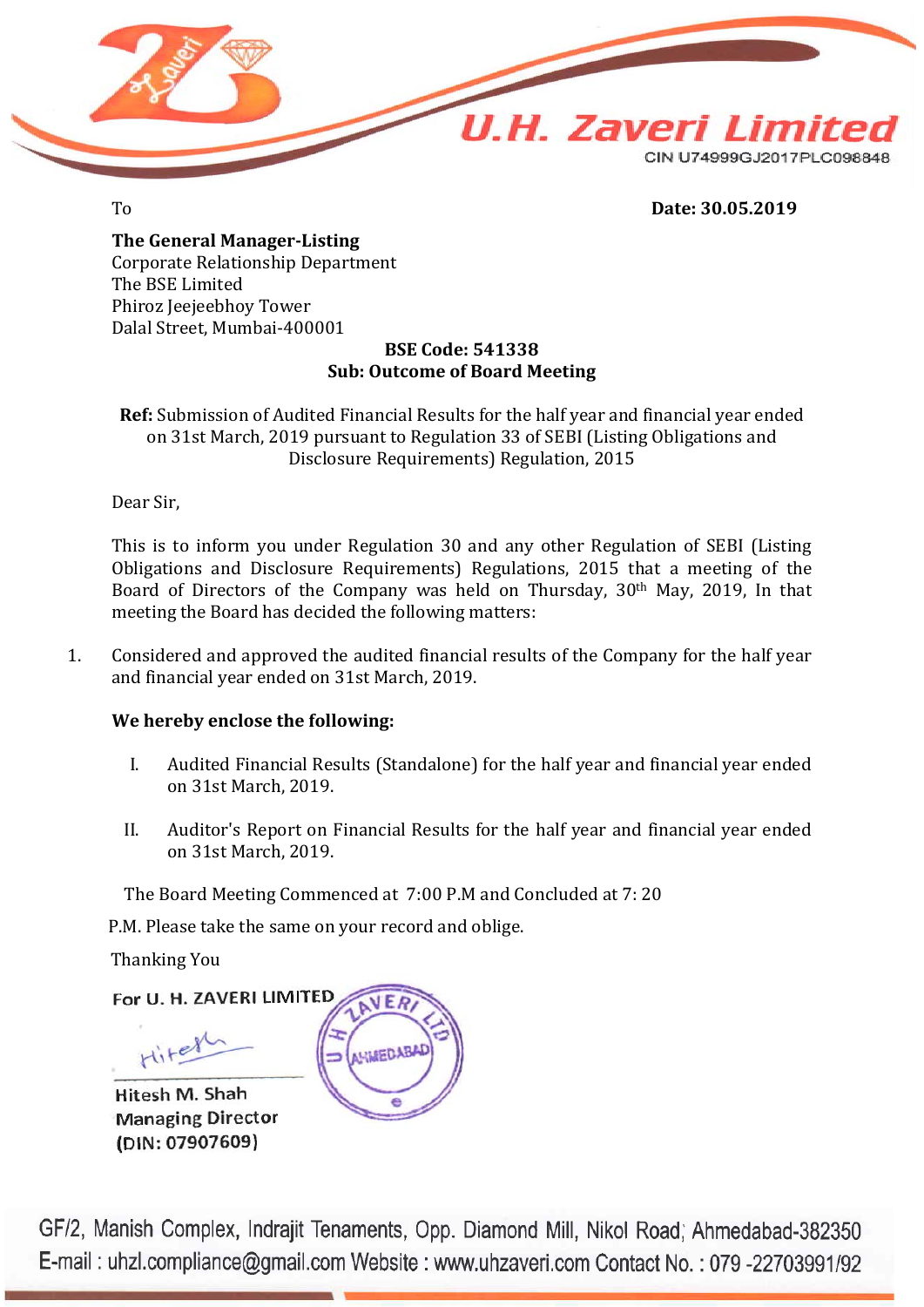

**Auditor's Report on financial results of the company pursuant to the Regulation 33 of the SEBI (Listing Obligations and Disclosure Requirements) Regulations, 2015**

### **To, The board of Directors U. H. ZAVERI LIMITED**

- 1. We have audited the accompanying Statement of Financial Results of **U. H. ZAVERI LIMITED** ("the Company") for the half year ended March 31, 2019 and the year to date results for the period April 1, 2018 to March 31, 2019 ("the Statement"), being submitted by the Company pursuant to the requirement of Regulation 33 of the SEBI (Listing Obligations and Disclosure Requirements) Regulations, 2015. This Statement, which is the responsibility of the Company's Management and approved by the Board of Directors, has been prepared on the basis of the related financial statements which is in accordance with the Accounting Standards prescribed under Section 133 of the Companies Act, 2013, as applicable and other accounting principles generally accepted in India. Our responsibility is to express an opinion on the Statement.
- 2. We conducted our audit in accordance with the auditing standards generally accepted in India. Those Standards require that we comply with ethical requirements and plan and perform the audit to obtain reasonable assurance about whether the Statement is free from material misstatement.

An audit involves performing procedures to obtain audit evidence about the amounts and the disclosures in the Statement. The procedures selected depend on the auditor's judgment, including the assessment of the risks of material misstatement of the Statement, whether due to fraud or error. In making those risk assessments, the auditor considers internal control relevant to the Company's preparation and fair presentation of the Statement in order to design audit procedures that are appropriate in the circumstances, but not for the purpose of expressing an opinion on the effectiveness of the Company's internal control. An audit also includes evaluating the appropriateness of the accounting policies used and the reasonableness of the accounting estimates made by the Management, as well as evaluating the overall presentation of the Statement.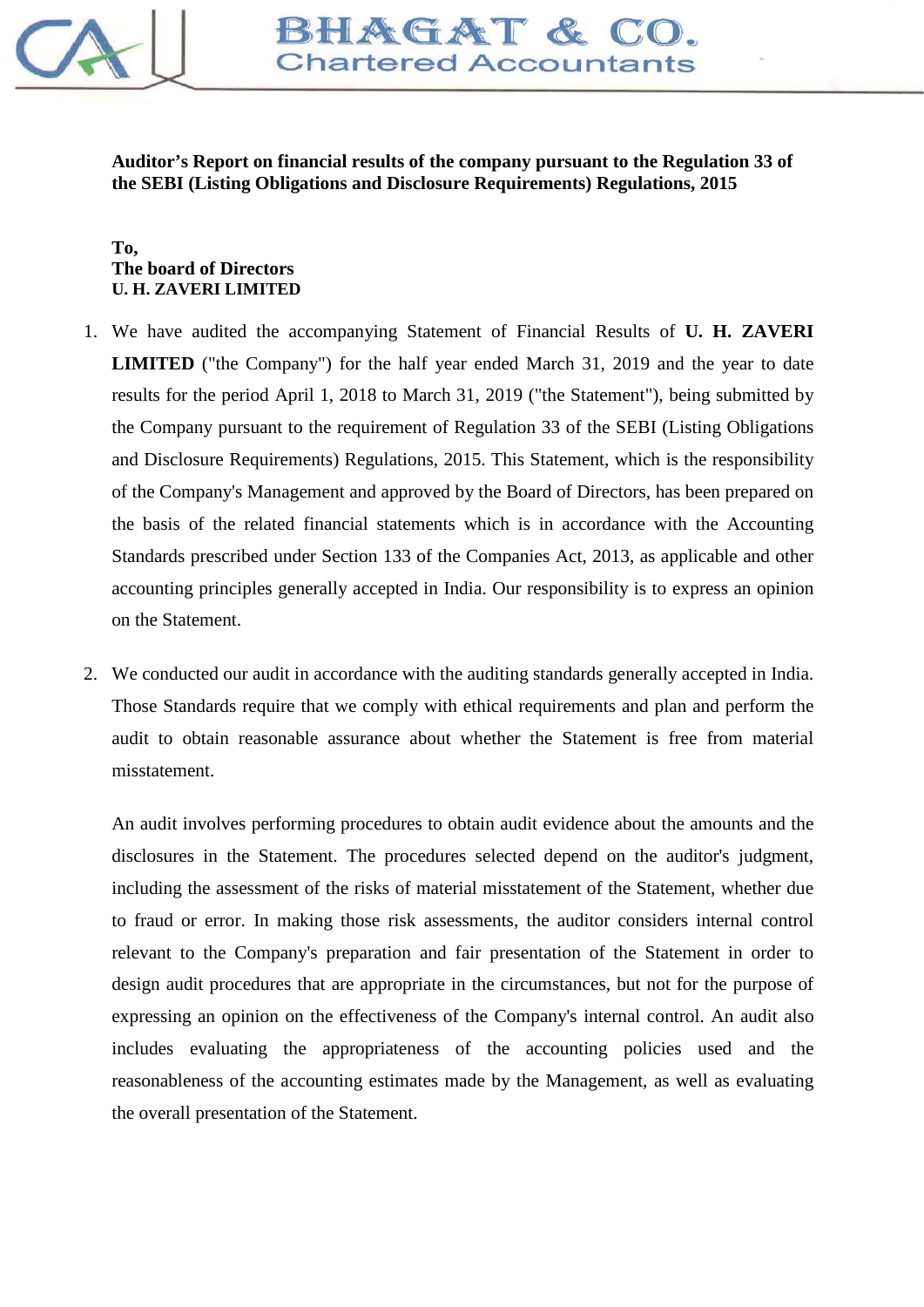We believe that the audit evidence we have obtained is sufficient and appropriate to provide a basis for our audit opinion.

3. In our opinion, and to the best of our information and according to the explanations given to us, the Statement:

(i) Is presented in accordance with the requirements of Regulation 33 of the SEBI (Listing Obligations and Disclosure Requirements) Regulations, 2015; and

(ii) Gives a true and fair view in conformity with the aforesaid Accounting Standards and other accounting principles generally accepted in India of the net profit and other financial information of the Company for the half year ended March 31, 2019 as well as the year to date results for the period from April 1, 2018 to March 31, 2019.

**For, BHAGAT & CO.**<br> **Place: Ahmedabad**<br> **Place: Ahmedabad**<br> **Place: Ahmedabad**<br> **Place: 30/05/2019 Chartered Accountants Firm Registration No: 127250W**

**Shankar Prasad Bhagat Membership No: 052725 (Partner)**

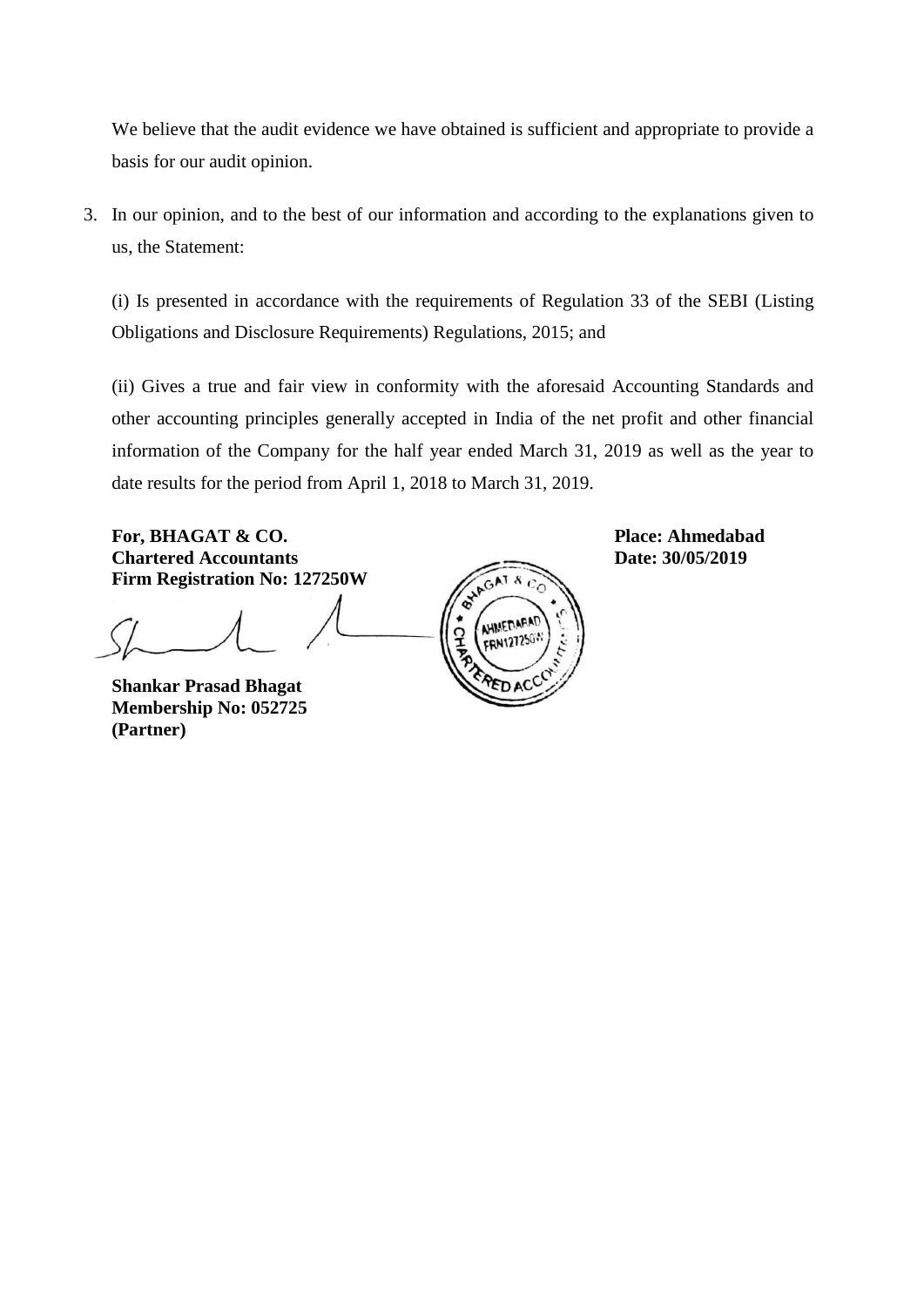# U. H. ZAVERI LIMITED

| AUDITED FINANCIAL STATEMENT FOR THE HALF YEAR YEAR ENDED ON 31.03.2019 |                                  |                                       |  |  |
|------------------------------------------------------------------------|----------------------------------|---------------------------------------|--|--|
|                                                                        |                                  |                                       |  |  |
|                                                                        | Year Ended on                    | (Rs. In Lacs)<br><b>Year Ended on</b> |  |  |
| <b>Particulars</b>                                                     | 31/03/2019                       | 31/03/2018                            |  |  |
|                                                                        | <b>Audited</b>                   | <b>Audited</b>                        |  |  |
| <b>I. EQUITY AND LIABILITIES</b>                                       |                                  |                                       |  |  |
| (1) Shareholder's Funds                                                |                                  |                                       |  |  |
| (a) Share Capital                                                      | 611.64                           | 389.64                                |  |  |
| (b) Reserves and Surplus                                               | 745.35                           | 176.05                                |  |  |
| (2) Share Application money pending allotment                          | ٠                                | 0                                     |  |  |
| (3). Non-Current Liabilities                                           |                                  |                                       |  |  |
| (a) Long-Term Borrowings                                               | 8.26                             |                                       |  |  |
| (b) Deferred Tax Liabilities (Net)                                     | ä,                               | $\mathbf 0$<br>0.05                   |  |  |
| (c) Other Long Term Liabilities                                        |                                  | 0.18                                  |  |  |
| (d) Long Term Provisions                                               |                                  |                                       |  |  |
| (4) Current Liabilities                                                |                                  |                                       |  |  |
| (a) Short-Term Borrowings                                              |                                  |                                       |  |  |
| (b) Trade Payables                                                     | $\overline{\phantom{a}}$         | 225.17                                |  |  |
| (c) Other Current Liabilities                                          | 3.00                             | 4.99                                  |  |  |
| (d) Short-Term Provisions                                              | 0.17                             | 8.38                                  |  |  |
| <b>Total Equity &amp; Liabilities</b>                                  | 1,368.42                         | 804.46                                |  |  |
| <b>II.ASSETS</b>                                                       |                                  |                                       |  |  |
| (1) Non-Current Assets                                                 |                                  |                                       |  |  |
| (a) Fixed Assets (Net)                                                 |                                  |                                       |  |  |
| (i) Property, Plant and Equipment                                      | 24.20                            | 13.29                                 |  |  |
| (ii) Intangible Assets                                                 |                                  | 0                                     |  |  |
| (iii) Capital Work in Progress                                         |                                  | 0                                     |  |  |
| (b) Non-current investments                                            |                                  |                                       |  |  |
| (c) Deferred tax assets (net)                                          |                                  |                                       |  |  |
| (d) Long term loans and advances                                       |                                  | 0                                     |  |  |
| (e) Other non-current assets                                           | 8.81                             |                                       |  |  |
| (2) Current Assets                                                     |                                  |                                       |  |  |
| (a) Current investments                                                |                                  |                                       |  |  |
| (b) Inventories                                                        | 362.41                           | 263.78                                |  |  |
| (c) Trade receivables                                                  | 826.28                           | 498.26                                |  |  |
| (d) Cash and cash equivalents                                          | 139.14                           | 13.07                                 |  |  |
| (e) Short-term loans and advances                                      | 5.08                             | 5.05                                  |  |  |
| (f) Other current assets                                               | 2.50                             | 11.01                                 |  |  |
| <b>Total Assets</b>                                                    | 1,368.42                         | 804.46                                |  |  |
|                                                                        | For For, U.H. Zaveri Ltd         |                                       |  |  |
| Date: 30.05.2019                                                       | Hitch<br><b>MANAGING DIRECTO</b> |                                       |  |  |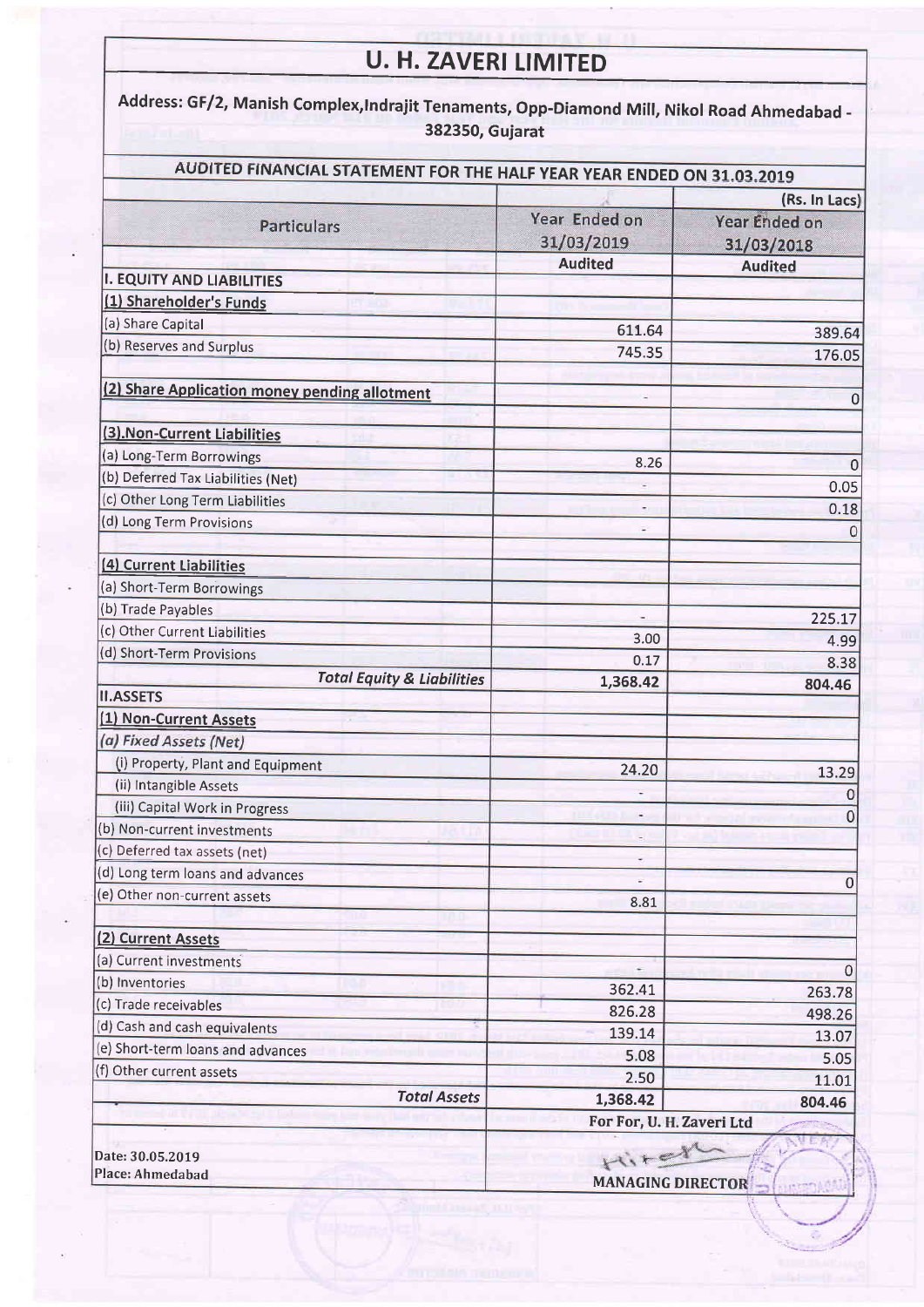## **U. H. ZAVERI LIMITED**

Address: GF/2, Manish Complex, Indrajit Tenaments, Opp-Diamond Mill, Nikol Road Ahmedabad - 382350, Gujarat

### Audited Financial Results for the Half year and Year Ended on 31st March, 2019

|              |                                                                                                                                                                                                                                                   |                                   |         |                                   | (Rs. In Lacs)                   |                                 |  |  |  |
|--------------|---------------------------------------------------------------------------------------------------------------------------------------------------------------------------------------------------------------------------------------------------|-----------------------------------|---------|-----------------------------------|---------------------------------|---------------------------------|--|--|--|
| Sr. No       | <b>Particulars</b>                                                                                                                                                                                                                                |                                   |         |                                   |                                 |                                 |  |  |  |
|              |                                                                                                                                                                                                                                                   | For the Half<br><b>Year Ended</b> |         | For the Half<br><b>Year Ended</b> | For the Year<br><b>Ended on</b> | For the Year<br><b>Ended on</b> |  |  |  |
|              |                                                                                                                                                                                                                                                   |                                   |         | 30.09.2018                        | 31.03.2019                      | 31.03.2018                      |  |  |  |
|              |                                                                                                                                                                                                                                                   | 31.03.2019                        |         |                                   |                                 |                                 |  |  |  |
|              |                                                                                                                                                                                                                                                   | <b>Audited</b>                    |         | <b>Unaudited</b>                  | <b>Audited</b>                  | Audited                         |  |  |  |
| I            | <b>Revenue from operations</b>                                                                                                                                                                                                                    |                                   | 273.69  | 608.79                            | 882.48                          | 1,627.71                        |  |  |  |
| $\mathbf{I}$ | Other Income                                                                                                                                                                                                                                      |                                   |         |                                   |                                 |                                 |  |  |  |
| Ш            | Total Revenue (I+II)                                                                                                                                                                                                                              |                                   | 273.69  | 608.79                            | 882.48                          | 1627.71                         |  |  |  |
| IV           | <b>Expenses:</b>                                                                                                                                                                                                                                  |                                   |         |                                   |                                 |                                 |  |  |  |
|              | Cost of materials consumed                                                                                                                                                                                                                        |                                   |         |                                   |                                 |                                 |  |  |  |
|              | Purchase of Stock-in-Trade                                                                                                                                                                                                                        |                                   | 234.57  | 725.75                            | 960.32                          | 1,804.00                        |  |  |  |
|              | Changes in inventories of finished goods, work-in-progress<br>and Stock-in-Trade                                                                                                                                                                  |                                   | 32.70   | (131.34)                          | (98.64)                         | (263.78)                        |  |  |  |
|              | Employee Benefit Expense                                                                                                                                                                                                                          |                                   | 2.33    | 4.12                              | 6.45                            | 13.23                           |  |  |  |
|              | <b>Financial Costs</b>                                                                                                                                                                                                                            |                                   | 0.00    | 0.01                              | 0.01                            | 0.01                            |  |  |  |
|              | Depreciation and Amortization Expense                                                                                                                                                                                                             |                                   | 2.53    | 1.02                              | 3.55                            | 2.04                            |  |  |  |
|              | Other Expenses                                                                                                                                                                                                                                    |                                   | 5.65    | 1.30                              | 6.95                            | 3.73                            |  |  |  |
|              | <b>Total Expense</b>                                                                                                                                                                                                                              |                                   | 277.78  | 600.86                            | 878.64                          | 1,559.23                        |  |  |  |
|              |                                                                                                                                                                                                                                                   |                                   |         |                                   |                                 |                                 |  |  |  |
| v            | Profit before exceptional and extraordinary items and tax                                                                                                                                                                                         | 1.09                              |         | 7.93                              | 3.84                            | 68.48                           |  |  |  |
|              |                                                                                                                                                                                                                                                   |                                   |         |                                   |                                 |                                 |  |  |  |
| <b>VI</b>    | <b>Exceptional Items</b>                                                                                                                                                                                                                          |                                   |         | ä,                                | ÷.                              | ÷                               |  |  |  |
|              |                                                                                                                                                                                                                                                   |                                   |         |                                   |                                 |                                 |  |  |  |
| VII          | Profit before extraordinary items and tax (V - VI)                                                                                                                                                                                                | <b>WAS</b>                        | (4.09)  | 187.93                            | 3.84                            | 68.48                           |  |  |  |
|              |                                                                                                                                                                                                                                                   |                                   |         |                                   |                                 |                                 |  |  |  |
|              |                                                                                                                                                                                                                                                   |                                   |         |                                   |                                 |                                 |  |  |  |
| VIII         | <b>Extraordinary Items</b>                                                                                                                                                                                                                        |                                   |         |                                   |                                 | $\overline{a}$                  |  |  |  |
|              |                                                                                                                                                                                                                                                   |                                   |         |                                   |                                 |                                 |  |  |  |
| IX           | Profit before tax (VII - VIII)                                                                                                                                                                                                                    |                                   | (4.09)  | 7.93                              | 42<br>3.84                      | 68.48                           |  |  |  |
|              |                                                                                                                                                                                                                                                   |                                   |         |                                   |                                 |                                 |  |  |  |
| X            | Tax expense:                                                                                                                                                                                                                                      |                                   |         |                                   |                                 |                                 |  |  |  |
|              | (1) Current tax                                                                                                                                                                                                                                   |                                   | $-1.40$ | 2.40                              | 1.00                            | 8.38                            |  |  |  |
|              | (2) Deferred tax                                                                                                                                                                                                                                  |                                   |         |                                   |                                 | 0.05                            |  |  |  |
|              |                                                                                                                                                                                                                                                   |                                   |         |                                   |                                 |                                 |  |  |  |
|              |                                                                                                                                                                                                                                                   |                                   |         |                                   |                                 |                                 |  |  |  |
| XI           | Profit(Loss) from the perid from continuing operations                                                                                                                                                                                            |                                   | (2.69)  | 5.53                              | 2.84                            | 60.05                           |  |  |  |
| XII          | Other Comprehensive income (net of tax)                                                                                                                                                                                                           |                                   |         |                                   |                                 |                                 |  |  |  |
| XIII         | Total Comprehensive Income for the period (XI+XII)                                                                                                                                                                                                |                                   |         |                                   |                                 |                                 |  |  |  |
| <b>XIV</b>   | Paid-up Equity share capital (at par Value of Rs.10 each)                                                                                                                                                                                         |                                   | 611.64  | 611.64                            | 611.64                          | 389,64                          |  |  |  |
|              |                                                                                                                                                                                                                                                   |                                   |         |                                   |                                 |                                 |  |  |  |
| XV           | Reserves excluding revaluation reserves                                                                                                                                                                                                           |                                   |         |                                   |                                 | 176.05                          |  |  |  |
|              |                                                                                                                                                                                                                                                   |                                   |         |                                   |                                 |                                 |  |  |  |
| XVI          | a)Earning per equity share before Exceptinal items                                                                                                                                                                                                |                                   |         |                                   |                                 |                                 |  |  |  |
|              | $(1)$ Basic                                                                                                                                                                                                                                       |                                   | $-0.04$ | 0.09                              | 0.05                            | 1.54                            |  |  |  |
|              | * (2) Diluted                                                                                                                                                                                                                                     |                                   | $-0.04$ | 0.09                              | 0.05                            | 1.54                            |  |  |  |
|              |                                                                                                                                                                                                                                                   |                                   |         |                                   |                                 |                                 |  |  |  |
|              | b) Earning per equity share after Exceptinal items                                                                                                                                                                                                |                                   |         |                                   |                                 |                                 |  |  |  |
|              | (1) Basic                                                                                                                                                                                                                                         |                                   | $-0.04$ | 0.09                              | 0.05                            | 1.54                            |  |  |  |
|              | (2) Diluted                                                                                                                                                                                                                                       |                                   | $-0.04$ | 0.09                              | 0.05                            | 1,54                            |  |  |  |
|              | Notes:                                                                                                                                                                                                                                            |                                   |         |                                   |                                 |                                 |  |  |  |
|              | 1) The Above Financial results for the half year and year ended 31st March, 2019, have been prepared in accordance with IND AS as                                                                                                                 |                                   |         |                                   |                                 |                                 |  |  |  |
|              | Prescribed under Section 133 of the companies act, 2013, read with Relevant rules thereunder and in terms of Regulation 33 of the SEBI                                                                                                            |                                   |         |                                   |                                 |                                 |  |  |  |
|              | (LOADR) Regulations, 2015 and SEBI Circular Dated 05th July, 2016.                                                                                                                                                                                |                                   |         |                                   |                                 |                                 |  |  |  |
|              | 2) The above Financial Results were reviewed by the Audit Committee and Approved by the Board of Directors at their respective Meeting                                                                                                            |                                   |         |                                   |                                 |                                 |  |  |  |
|              | held on 30th May, 2019                                                                                                                                                                                                                            |                                   |         |                                   |                                 |                                 |  |  |  |
|              | 3) the auditors of the company have carried out a audit of the financial results for the half year and year ended 31st March, 2019 in terms of<br>Regulation 33 of the SEBI (LODR) Regulations, 2015 and have expressed their unqualified opinion |                                   |         |                                   |                                 |                                 |  |  |  |
|              |                                                                                                                                                                                                                                                   |                                   |         |                                   |                                 |                                 |  |  |  |
|              | 4) The Company's business activity fall within a singal primary business segment.                                                                                                                                                                 |                                   |         |                                   |                                 |                                 |  |  |  |
|              | 5). Previous year's figures are re-grouped, re-classified wherever necessary.                                                                                                                                                                     |                                   |         |                                   |                                 |                                 |  |  |  |
|              |                                                                                                                                                                                                                                                   |                                   |         |                                   |                                 |                                 |  |  |  |
|              | For U.H. Zaveri Limited                                                                                                                                                                                                                           |                                   |         |                                   |                                 |                                 |  |  |  |
|              | <b>MANEDA</b>                                                                                                                                                                                                                                     |                                   |         |                                   |                                 |                                 |  |  |  |
|              |                                                                                                                                                                                                                                                   |                                   | Hiter   |                                   |                                 |                                 |  |  |  |
|              | Date: 30.05.2019                                                                                                                                                                                                                                  |                                   |         |                                   |                                 |                                 |  |  |  |
|              | Place: Ahmedabad                                                                                                                                                                                                                                  | <b>MANAGING DIRECTOR</b>          |         |                                   |                                 |                                 |  |  |  |